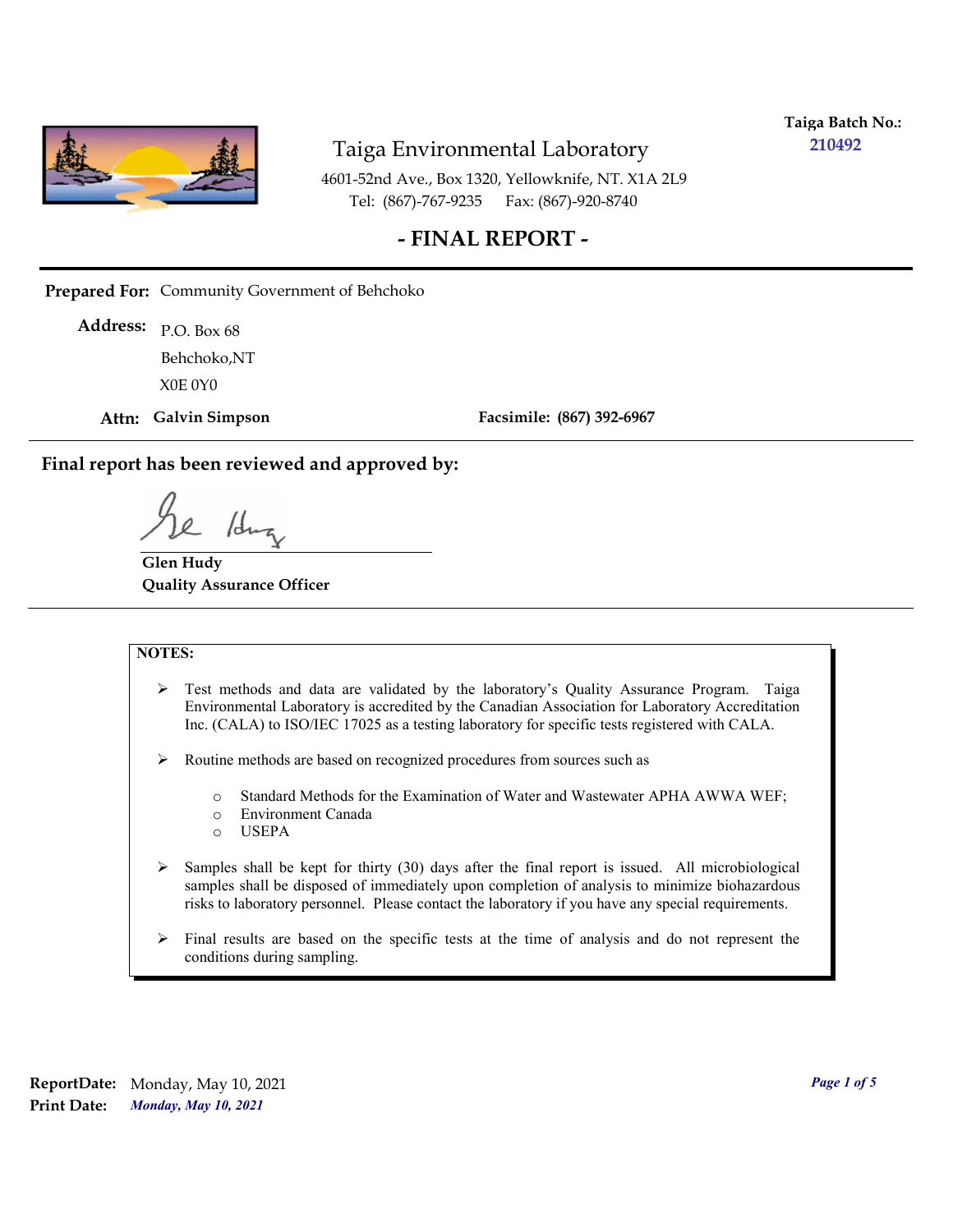

4601-52nd Ave., Box 1320, Yellowknife, NT. X1A 2L9 Tel: (867)-767-9235 Fax: (867)-920-8740

**Taiga Batch No.: 210492**

# **- CERTIFICATE OF ANALYSIS -**

#### Client Sample ID: R2 Taiga Sample ID: 001

| <b>Client Project:</b>   |       |
|--------------------------|-------|
| <b>Sample Type:</b>      | Water |
| Received Date: 30-Apr-21 |       |
| Sampling Date: 30-Apr-21 |       |
| <b>Sampling Time:</b>    |       |
| Location:                |       |
| <b>Report Status:</b>    | Final |

| <b>Test Parameter</b>         | Result         |    | Detection<br>Limit | Units     | Analysis<br>Date | Analytical<br>Method* | Qualifer |
|-------------------------------|----------------|----|--------------------|-----------|------------------|-----------------------|----------|
| <b>Inorganics - Nutrients</b> |                |    |                    |           |                  |                       |          |
| Ammonia as Nitrogen           | 11.3           |    | 0.005              | mg/L      | $02$ -May-21     | SM4500-NH3:G          |          |
| Biochemical Oxygen Demand     | 5              |    | $\overline{2}$     | mg/L      | 30-Apr-21        | SM5210:B              |          |
| <b>CBOD</b>                   | $\overline{4}$ |    | $\overline{2}$     | mg/L      | 30-Apr-21        | SM5210:B              |          |
| Phosphorous, Total            | 2.90           |    | 0.002              | mg/L      | $03$ -May-21     | SM4500-P:D            |          |
| <b>Inorganics - Physicals</b> |                |    |                    |           |                  |                       |          |
| pH                            | 7.37           |    |                    | pH units  | 30-Apr-21        | SM4500-H:B            |          |
| Solids, Total Suspended       | $\lt$          | 3  | 3                  | mg/L      | 04-May-21        | SM2540:D              |          |
| Microbiology                  |                |    |                    |           |                  |                       |          |
| Coliforms, Fecal              | $\,<\,$        | 10 | 10                 | CFU/100mL | 30-Apr-21        | SM9222:D              |          |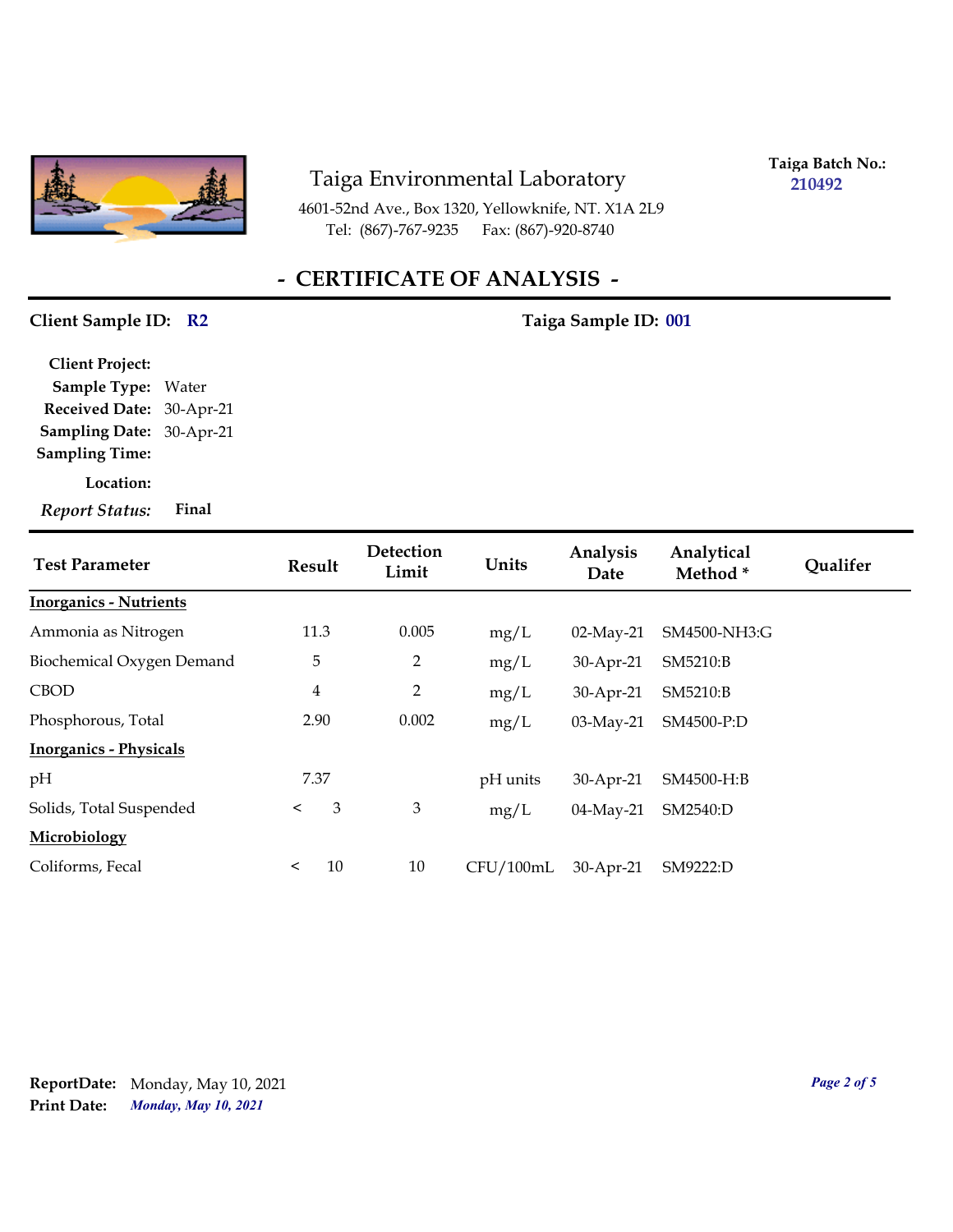

**Taiga Batch No.: 210492**

4601-52nd Ave., Box 1320, Yellowknife, NT. X1A 2L9 Tel: (867)-767-9235 Fax: (867)-920-8740

## **- CERTIFICATE OF ANALYSIS -**

#### Client Sample ID: R3 Taiga Sample ID: 002

**Sampling Date:** 30-Apr-21 **Received Date:** 30-Apr-21 **Client Project: Sample Type:** Water **Sampling Time:**

**Location:**

*Report Status:* **Final**

| <b>Test Parameter</b>         | Result | Detection<br>Limit | Units     | Analysis<br>Date | Analytical<br>Method* | <b>Qualifer</b> |
|-------------------------------|--------|--------------------|-----------|------------------|-----------------------|-----------------|
| <b>Inorganics - Nutrients</b> |        |                    |           |                  |                       |                 |
| Ammonia as Nitrogen           | 0.372  | 0.005              | mg/L      | 02-May-21        | SM4500-NH3:G          |                 |
| Biochemical Oxygen Demand     | 14     | $\overline{2}$     | mg/L      | 30-Apr-21        | SM5210:B              |                 |
| <b>CBOD</b>                   | 13     | $\overline{2}$     | mg/L      | 30-Apr-21        | SM5210:B              |                 |
| Phosphorous, Total            | 0.583  | 0.002              | mg/L      | 03-May-21        | SM4500-P:D            |                 |
| <b>Inorganics - Physicals</b> |        |                    |           |                  |                       |                 |
| pH                            | 7.65   |                    | pH units  | 30-Apr-21        | SM4500-H:B            |                 |
| Solids, Total Suspended       | 68     | 3                  | mg/L      | 04-May-21        | SM2540:D              |                 |
| Microbiology                  |        |                    |           |                  |                       |                 |
| Coliforms, Fecal              | 1      | $\mathbf{1}$       | CFU/100mL | 30-Apr-21        | SM9222:D              |                 |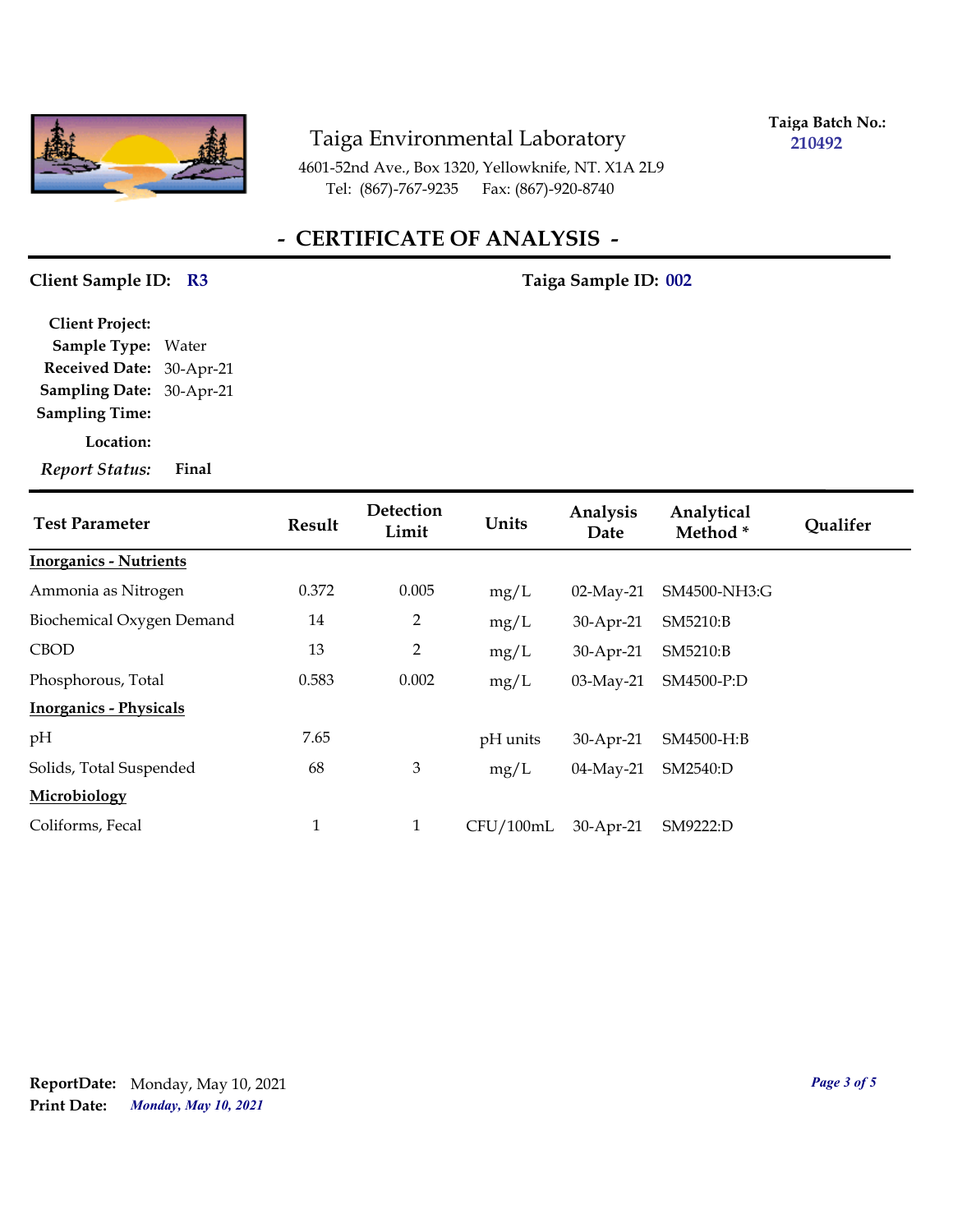

**Taiga Batch No.: 210492**

4601-52nd Ave., Box 1320, Yellowknife, NT. X1A 2L9 Tel: (867)-767-9235 Fax: (867)-920-8740

## **- CERTIFICATE OF ANALYSIS -**

#### Client Sample ID: R4 Taiga Sample ID: 003

**Sampling Date:** 30-Apr-21 **Received Date:** 30-Apr-21 **Client Project: Sample Type:** Wastewater **Sampling Time:**

**Location:**

*Report Status:* **Final**

| <b>Test Parameter</b>         | Result        | Detection<br>Limit | Units     | Analysis<br>Date | Analytical<br>Method * | <b>Qualifer</b> |
|-------------------------------|---------------|--------------------|-----------|------------------|------------------------|-----------------|
| <b>Inorganics - Nutrients</b> |               |                    |           |                  |                        |                 |
| Ammonia as Nitrogen           | 0.355         | 0.005              | mg/L      | $02$ -May-21     | SM4500-NH3:G           |                 |
| Biochemical Oxygen Demand     | 10            | $\overline{2}$     | mg/L      | 30-Apr-21        | SM5210:B               |                 |
| <b>CBOD</b>                   | $\,8\,$       | $\overline{2}$     | mg/L      | 30-Apr-21        | SM5210:B               |                 |
| Phosphorous, Total            | 0.276         | 0.002              | mg/L      | 03-May-21        | SM4500-P:D             |                 |
| <b>Inorganics - Physicals</b> |               |                    |           |                  |                        |                 |
| pH                            | 6.65          |                    | pH units  | 30-Apr-21        | SM4500-H:B             |                 |
| Solids, Total Suspended       | 6             | 3                  | mg/L      | 04-May-21        | SM2540:D               |                 |
| Microbiology                  |               |                    |           |                  |                        |                 |
| Coliforms, Fecal              | 10<br>$\,<\,$ | 10                 | CFU/100mL | 30-Apr-21        | SM9222:D               |                 |